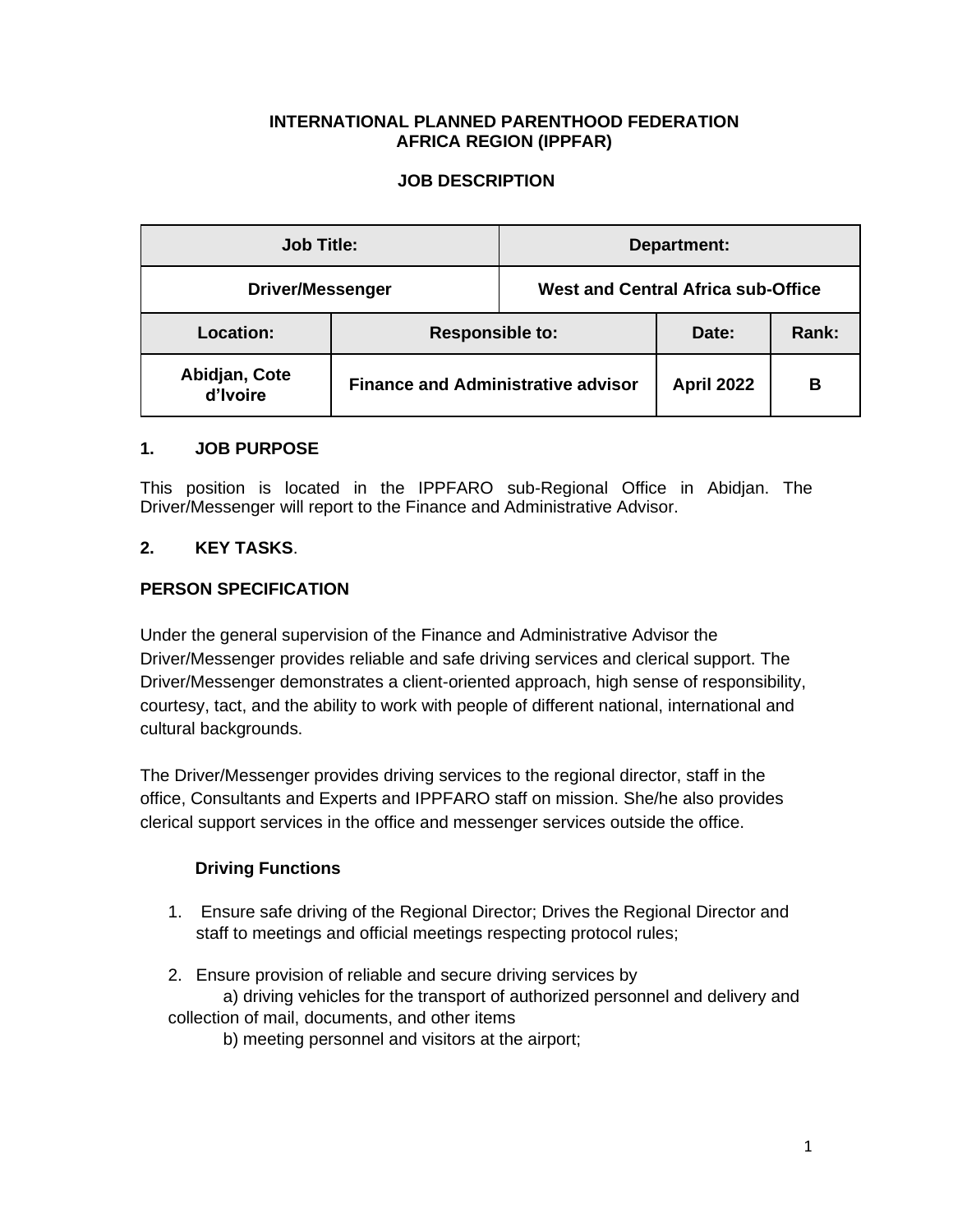- 3. Perform work related errands as requested such as going to post office twice a week if necessary;
- 4. Support the organization of meetings, training programs and office events;
- 5. Ensure cost-savings through proper use of vehicle through accurate: maintenance of daily vehicle logs, provision of inputs for the preparation of the vehicle maintenance plans and reports;
- 6. Ensures proper day-to-day maintenance of the assigned vehicle through timely minor repairs, arrangements for major repairs, timely changes of oil, check of tires, brakes, car washing and other duties;
- 7. Ensure availability of all the required documents/supplies including vehicle insurance, vehicle logs, ARO directory, map of the city/country, first aid kit, and necessary spare parts;
- 8. Ensure that all immediate actions required by rules and regulations are taken in case of involvement in accidents.

## **Messenger Functions**

- 1. Ensure prompt and accurate delivery of mails to multilateral, bilateral, embassies and consular, government and non-governmental agencies/organizations operating from Abidjan;
- 2. Deliver documents to the courier companies and other locations as required;
- 3. Take care of ARO documents for protocol clearance, the Ministry of Foreign Affairs, other government agencies, Embassies and other international organizations operating from Abidjan. Also collects all documents destined to ARO;
- 4. Assists on clerical work in the office when not performing messenger and driving functions. Specifically, S/he binds documents destined to the office and other partners and ensures that documents are well arranged for easy tracking;
- 5. Liaise with government agencies, travel agencies and other service providers to deliver and pick up documents in a timely manner;
- 6. Expedites functions related to staff visa and customs formalities when required;
- 7. Performs other functions as requested by supervisor.

### **Results expected**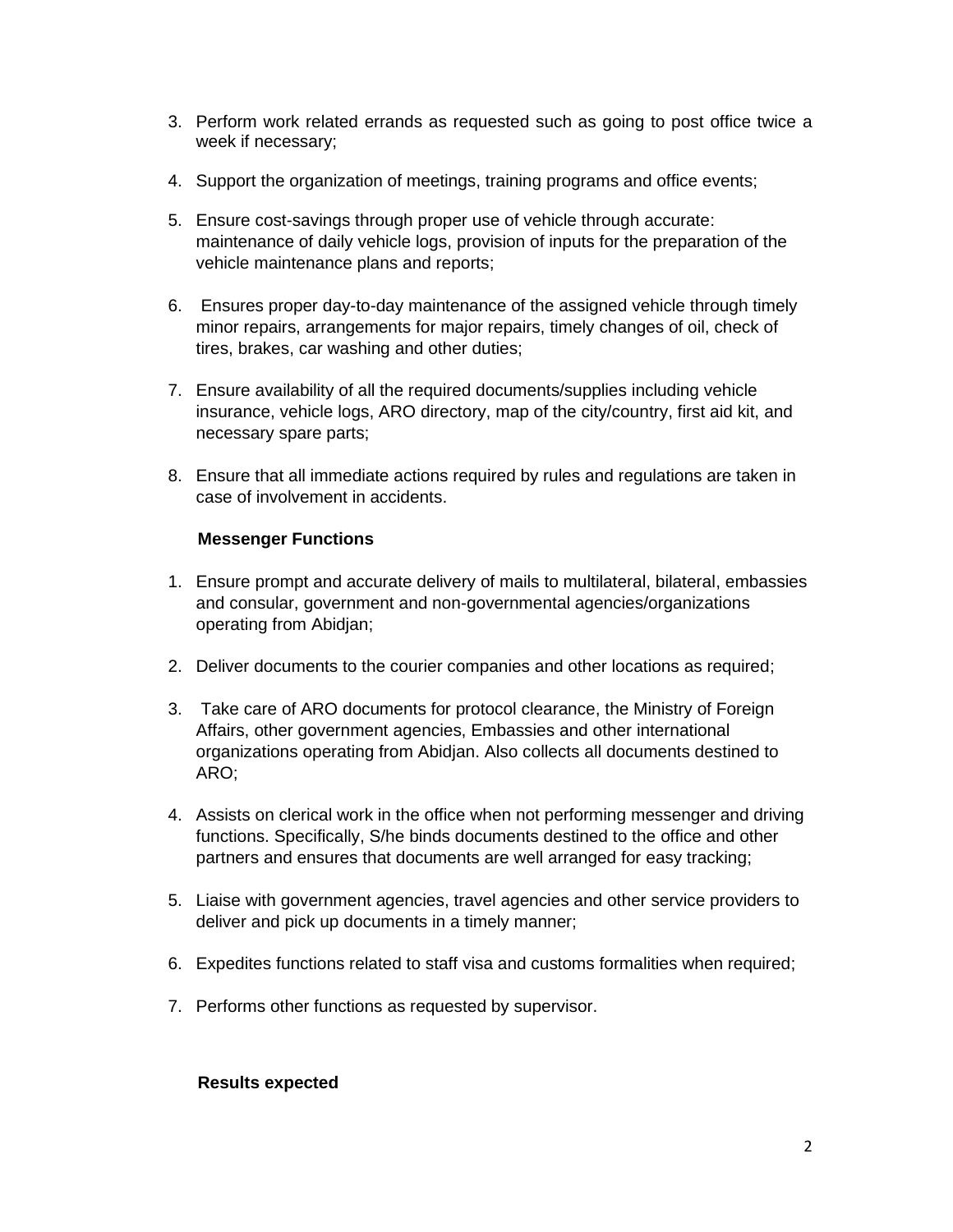- 1. The key result is accurate, safe and timely execution of the services provided to ARO;
- 2. Timely execution and delivery of tasks;
- 3. Proactive follow-up on protocol issues with the Ministry of Foreign Affairs; other partners and government agencies;
- 4. Ensure client satisfaction;
- 5. The IPPFARO cars are always in good and serviceable condition.

## **1) Competencies**

PROFESSIONALISM: Knowledge of (related field). Demonstrates professional competence and mastery of subject matter; is conscientious and efficient in meeting commitments, observing deadlines, and achieving results; is motivated by professional rather than personal concerns. Takes responsibility for incorporating gender perspectives and ensuring the equal participation of women and men in all areas of work.

TEAMWORK: Works collaboratively with colleagues to achieve organizational goals; solicits input by genuinely valuing others' ideas and expertise; is willing to learn from others; places team agenda before personal agenda; supports and acts in accordance with final group decision, even when such decisions may not entirely reflect own position; shares credit for team accomplishments and accepts joint responsibility for team shortcomings.

PLANNING & ORGANIZING: Develops clear goals that are consistent with agreed strategies; identifies priority activities and assignments; adjusts priorities as required; allocates appropriate amount of time and resources for completing work; foresees risks and allows for contingencies when planning; monitors and adjusts plans and actions as necessary; uses time efficiently.

COMMUNICATION: Speaks and writes clearly and effectively; listens to others, correctly interprets messages from others and responds appropriately; asks questions to clarify and exhibits interest in having two-way communication; tailors language, tone, style and format to match audience; demonstrates openness in sharing information and keeping people informed.

### **Skills**

Treat all individuals with respect; respond sensitively to differences and encourage others to do the same. Uphold organizational and ethical norms. Maintains high standards of trustworthiness. Role model for diversity and inclusion.

Open to change and flexible in a fast-paced environment. Effectively adapt own approach to suit changing circumstances or requirements. Reflect on experiences and modifies own behavior. Performance is consistent, even under pressure.